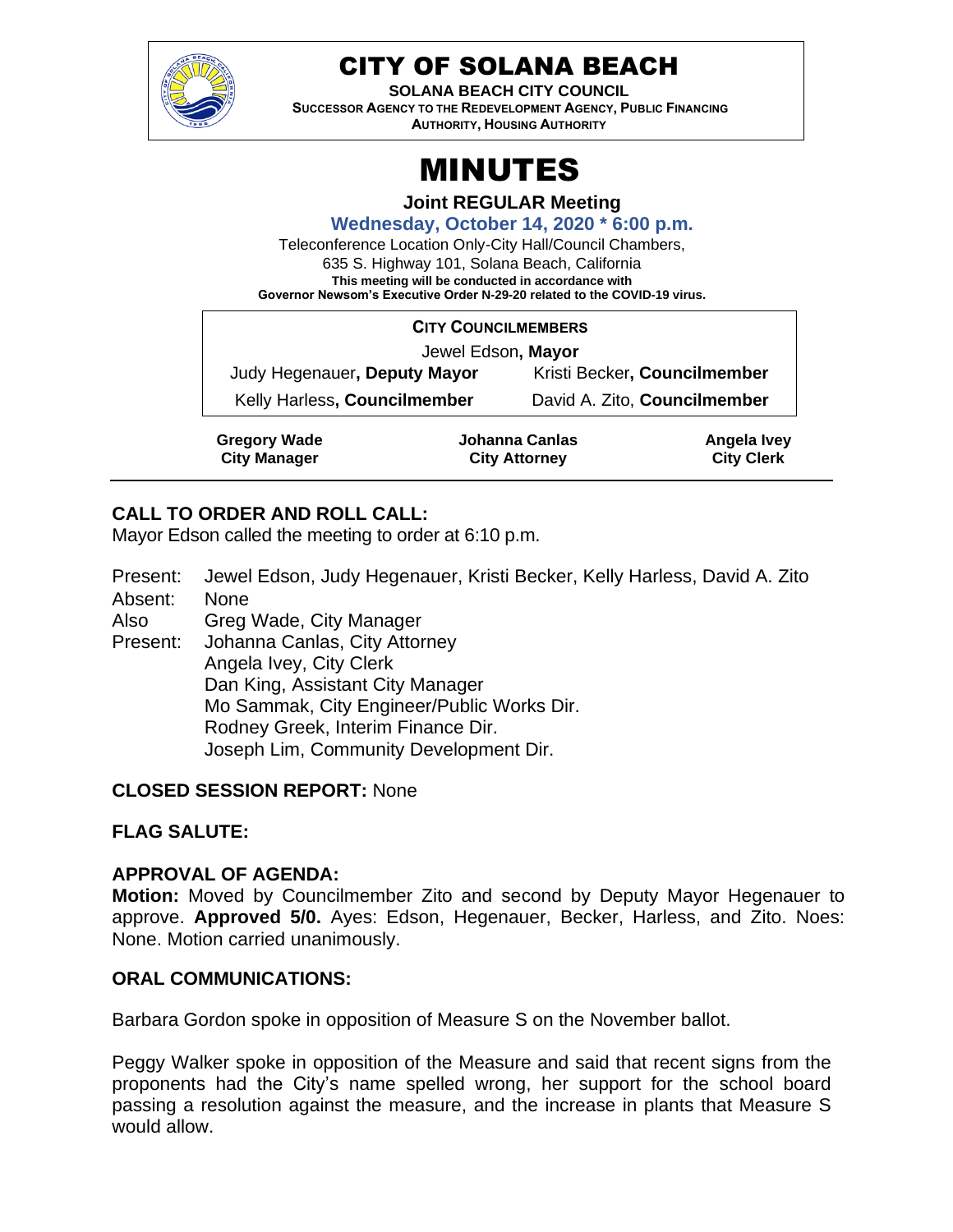Joe Behrmann spoke about newly acquired land next to La Colonia Park, consideration for a community garden to offset carbon in the City and its benefit to the community for food source, garden walk, and education.

Amy Byran spoke in favor of an edible food garden, her work as a garden coordinator at a local school, and how the simple maintenance would be required.

# **COUNCIL COMMUNITY ANNOUNCEMENTS / COMMENTARY:**

*An opportunity for City Council to make brief announcements or report on their activities. These items are not agendized for official City business with no action or substantive discussion.* 

# **A. CONSENT CALENDAR:** (Action Items) (A.1. - A.5.)

*Note to Public: Refer to Public Participation for information on how to submit public comment.*  Items listed on the Consent Calendar are to be acted in a single action of the City Council unless pulled for discussion.

Any member of the public may address the City Council on an item of concern by submitting written correspondence for the record to be filed with the record or by registering to join the virtual meeting online to speak live, per the Public Participation instructions on the Agenda. The maximum time allotted for each speaker is THREE MINUTES (SBMC 2.04.190).

Those items removed from the Consent Calendar by a member of the Council will be trailed to the end of the agenda, while Consent Calendar items removed by the public will be discussed immediately after approval of the Consent Calendar.

# **A.1. Minutes of the City Council.**

Recommendation: That the City Council

1. Approve the Minutes of City Council meetings held February 27, 2019, March 27, 2019, July 14, 2020 and August 26, 2020.

Approved Minutes

[http://www.ci.solana-beach.ca.us/index.asp?SEC=F0F1200D-21C6-4A88-8AE1-0BC07C1A81A7&Type=B\\_BASIC](http://www.ci.solana-beach.ca.us/index.asp?SEC=F0F1200D-21C6-4A88-8AE1-0BC07C1A81A7&Type=B_BASIC) **Motion:** Moved by Councilmember Harless and second by Deputy Mayor Hegenauer to approve. **Approved 5/0.** Ayes: Edson, Hegenauer, Becker, Harless, and Zito. Noes: None. Motion carried unanimously.

#### **A.2. Register Of Demands.** (File 0300-30)

Recommendation: That the City Council

1. Ratify the list of demands for September 5, 2020 – September 25, 2020.

#### [Item A.2. Report \(click here\)](https://solanabeach.govoffice3.com/vertical/Sites/%7B840804C2-F869-4904-9AE3-720581350CE7%7D/uploads/Item_A.2._Report_(click_here)_10-14-20_O.pdf)

**Motion:** Moved by Councilmember Harless and second by Deputy Mayor Hegenauer to approve. **Approved 5/0.** Ayes: Edson, Hegenauer, Becker, Harless, and Zito. Noes: None. Motion carried unanimously.

#### **A.3. General Fund Adopted Budget Changes for Fiscal Year 2020/21.** (File 0330-30)

Recommendation: That the City Council

1. Receive the report listing changes made to the Fiscal Year 2020/2021 General Fund Adopted Budget.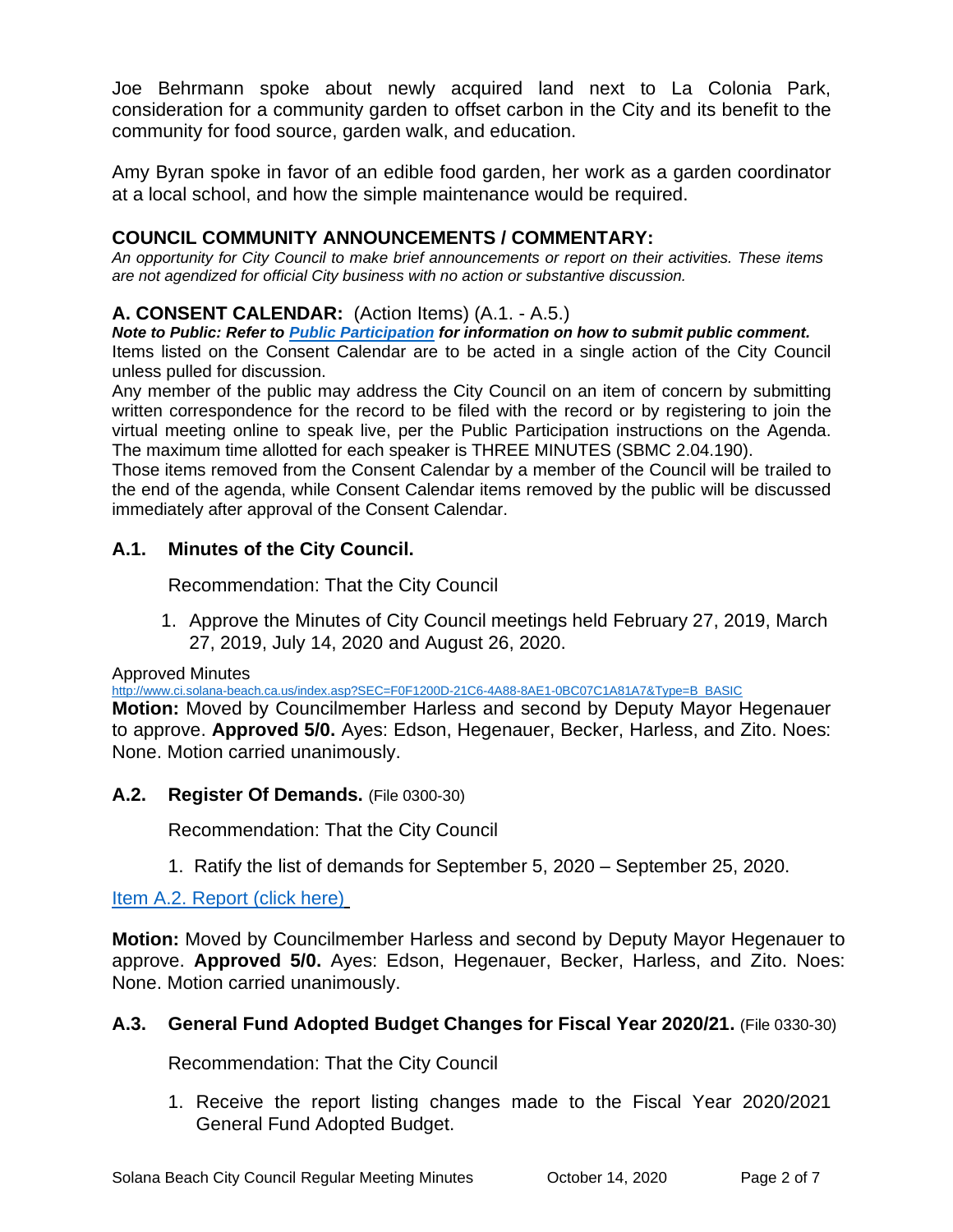#### [Item A.3. Report \(click here\)](https://solanabeach.govoffice3.com/vertical/Sites/%7B840804C2-F869-4904-9AE3-720581350CE7%7D/uploads/Item_A.3._Report_(click_here)_10-14-20_O.pdf)

**Motion:** Moved by Councilmember Harless and second by Deputy Mayor Hegenauer to approve. **Approved 5/0.** Ayes: Edson, Hegenauer, Becker, Harless, and Zito. Noes: None. Motion carried unanimously.

#### **A.4. Community Development Block Grant Cooperative Agreement Amendment.** (File 0390-32)

Recommendation: That the City Council

1. Adopt **Resolution 2020-130**, authorizing the City Manager to execute the Cooperative Agreement Amendment on behalf of the City, as well as authorizing the City Manager to execute future amendments to the Community Development Block Grant (CDBG) Program Agreement.

[Item A.4. Report](https://solanabeach.govoffice3.com/vertical/Sites/%7B840804C2-F869-4904-9AE3-720581350CE7%7D/uploads/Item_A.4._Report_(click_here)_10-14-20_O.pdf) (click here)

**Motion:** Moved by Councilmember Harless and second by Deputy Mayor Hegenauer to approve. **Approved 5/0.** Ayes: Edson, Hegenauer, Becker, Harless, and Zito. Noes: None. Motion carried unanimously.

#### **A.5. High Speed Internet Services at City Facilities - Phase I and a Three-Year Agreement with Ting Fiber, Inc.** (File 1000-50)

Recommendation: That the City Council

- 1. Adopt **Resolution 2020-131** which states
	- a. The RFP is split into two phases. Phase I shall be the provision of highspeed internet services to City facilities. Phase II shall be the Smart City Technology component.
	- b. Ting Fiber, Inc. has demonstrated competence and the professional qualifications necessary for satisfactory performance of the services required by the City for Phase I and Phase II.
	- and
- 2. Authorizes the City Manager to execute an Agreement for High Speed Internet Services for Phase I with an initial three-year term, at an amount that shall not exceed \$116,964, with Ting Fiber, Inc. with two optional one-year extensions, at the City Manager's discretion, that would provide high speed internet services at City Hall first and other City facilities according to the City's priorities, consistent with the RFP and in a form acceptable to the City Attorney.
- 3. Authorizes the City Manager to negotiate an agreement with Ting Fiber, Inc. for Phase II at a fair and reasonable price and to return to City Council with the proposed agreement and to request authorization to implement Phase II. There is no commitment with respect to Phase II at this time.

[Item A.5. Report \(click here\)](https://solanabeach.govoffice3.com/vertical/Sites/%7B840804C2-F869-4904-9AE3-720581350CE7%7D/uploads/Item_A.5._Report_(click_here)_10-14-20_-_O.pdf)

[A.5. Staff Report Update 1](https://solanabeach.govoffice3.com/vertical/Sites/%7B840804C2-F869-4904-9AE3-720581350CE7%7D/uploads/A.5._Staff_Report_1.pdf)

*Posted Reports & Supplemental Docs contain records up to the cut off time, prior to the start of the meeting, for processing new submittals. The final official record containing handouts, PowerPoints, etc. can be obtained through a Records Request to the City Clerk's Office.*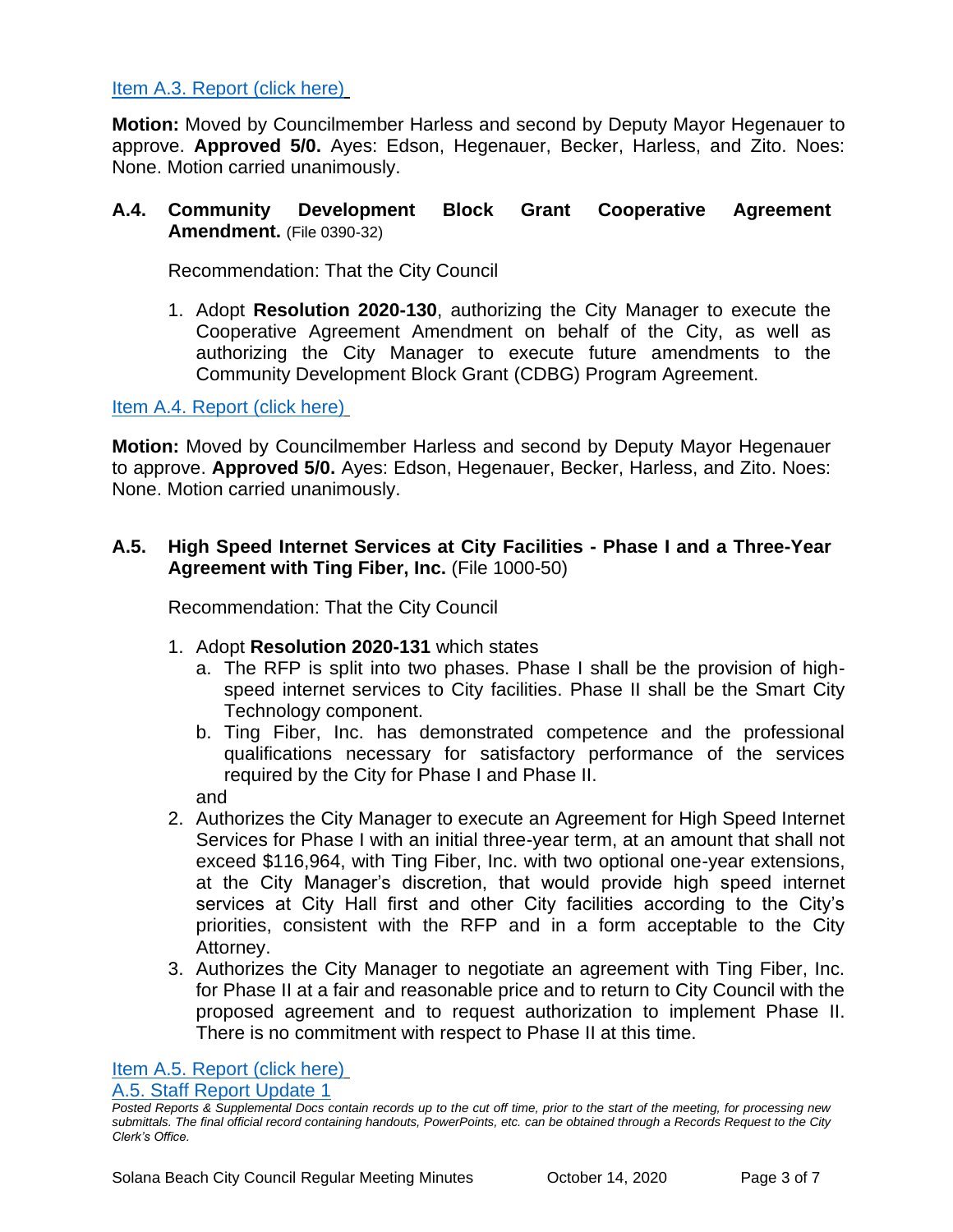**Motion:** Moved by Councilmember Harless and second by Deputy Mayor Hegenauer to approve. **Approved 5/0.** Ayes: Edson, Hegenauer, Becker, Harless, and Zito. Noes: None. Motion carried unanimously.

# **B. PUBLIC HEARING:** (B.1.)

*Note to Public: Refer to Public Participation for information on how to submit public comment.*  Any member of the public may address the City Council on an item of concern by submitting written correspondence for the record to be filed with the record or by registering to join the virtual meeting online to speak live, per the Public Participation instructions on the Agenda. The maximum time allotted for each speaker is THREE MINUTES (SBMC 2.04.190).

An applicant or designee(s) for a private development/business project, for which the public hearing is being held, is allotted a total of fifteen minutes to speak, as per SBMC 2.04.210. A portion of the fifteen minutes may be saved to respond to those who speak in opposition. All other speakers have three minutes each.

After considering all of the evidence, including written materials and oral testimony, the City Council must make a decision supported by findings and the findings must be supported by substantial evidence in the record.

#### **B.1.** *TransNet* **Local Street Improvement Program Amendment of Projects for Fiscal Years 2021 through 2025.** (File 0840-30)

Recommendation: That the City Council

- 1. Conduct the Public Hearing: Open the public hearing, Report Council disclosures, Receive public testimony, and Close the public hearing.
- 2. Consider adoption of **Resolution 2020-132** approving the amendment to the *TransNet* Local Street Improvement Program list of projects for Fiscal Years 2021 through 2025, to increase *TransNet* Carry Over funding in RTIP Project SB18, Pavement Maintenance.

[Item B.1. Report \(click here\)](https://solanabeach.govoffice3.com/vertical/Sites/%7B840804C2-F869-4904-9AE3-720581350CE7%7D/uploads/Item_B.1._Report_(click_here)_10-14-20_O.pdf)

*Posted Reports & Supplemental Docs contain records up to the cut off time, prior to the start of the meeting, for processing new submittals. The final official record containing handouts, PowerPoints, etc. can be obtained through a Records Request to the City Clerk's Office.*

Mayor Edson opened the public hearing.

Council disclosures.

Greg Wade, City Manager, introduced the item.

**Motion:** Moved by Mayor Edson and second by Councilmember Zito to close the public hearing. **Approved 5/0.** Ayes: Edson, Hegenauer, Becker, Harless, and Zito. Noes: None. Motion carried unanimously.

**Motion:** Moved by Councilmember Zito and second by Councilmember Becker to approve Staff recommendation. **Approved 5/0.** Ayes: Edson, Hegenauer, Becker, Harless, and Zito. Noes: None. Motion carried unanimously.

# **C. STAFF REPORTS: (C.1. – C.3.)**

*Note to Public: Refer to Public Participation for information on how to submit public comment.*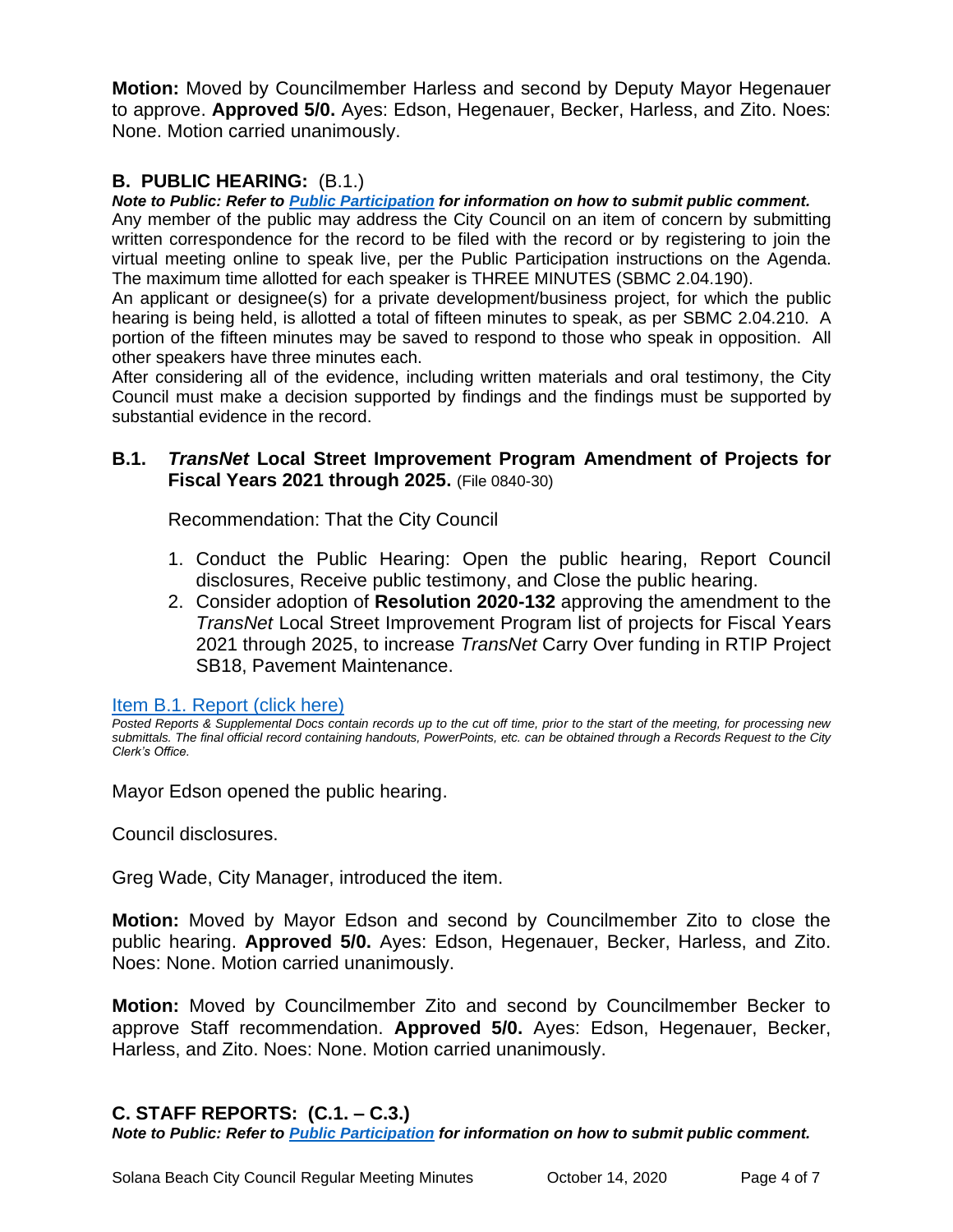Any member of the public may address the City Council on an item of concern by submitting written correspondence for the record to be filed with the record or by registering to join the virtual meeting online to speak live, per the Public Participation instructions on the Agenda. The maximum time allotted for each speaker is THREE MINUTES (SBMC 2.04.190).

# **C.1. Marine Safety Center Preliminary Design Improvements.** (File 0730-30)

Recommendation: That the City Council

1. Receive the report and provide input and direction on the design options for improvements to the Marine Safety Center.

#### [Item C.1. Report \(click here\)](https://solanabeach.govoffice3.com/vertical/Sites/%7B840804C2-F869-4904-9AE3-720581350CE7%7D/uploads/Item_C.1._Report_(click_here)_10-14-20_O.pdf)

#### [C.1. Staff Report Update 1](https://solanabeach.govoffice3.com/vertical/Sites/%7B840804C2-F869-4904-9AE3-720581350CE7%7D/uploads/C.1._Staff_Report_Update_1.pdf)

*Posted Reports & Supplemental Docs contain records up to the cut off time, prior to the start of the meeting, for processing new submittals. The final official record containing handouts, PowerPoints, etc. can be obtained through a Records Request to the City Clerk's Office.*

Greg Wade, City Manager, introduced the item and presented a PowerPoint (on file).

John Dominey, Domustudio, continued the PowerPoint (on file) reviewing the design.

Council and Mr. Dominey discussed building on the grade rather than into the bluff, whether ADA compliance was necessary for the second story since there would be no public facilities above the ground floor, use of second floor storage, light, copper roof material, the minor cost increase for a curved roof, floating stairs, a lower tower, the ability to phase in an ADA ramp in the future, the elevator to the beach was not practical, solar panels/Tesla solar roof, a fire station pole, bluff stability/support, the color scheme, sun climate control and roof overhang, and the Structure Development Permit process.

Captain Shook said the roof preference was reflected in the presentation, there was a potential drainage issue by the door, and that a lower tower was necessary if there were no stairs or ramp, but that both would be ideal.

Council discussed preferences to proceed with a lower tower design, delay the ramp and stairs, delay specific direction on roof options but obtain more information on the costs and solar voltaic capabilities, and to proceed with the building placement and size as presented.

Council and Staff discussed temporary lifeguard facilities, use of story poles, funding, and that next steps included completing this phase of the previous professional services agreement and providing a preliminary cost estimate prior to the construction drawing phase that was currently budgeted at \$450,000.

#### **C.2. CARES Act Community Development Block Grant Coronavirus (CDBG-CV) Funding Availability and Rental Assistance Program Guidelines.** (File 0390- 32)

Recommendation: That the City Council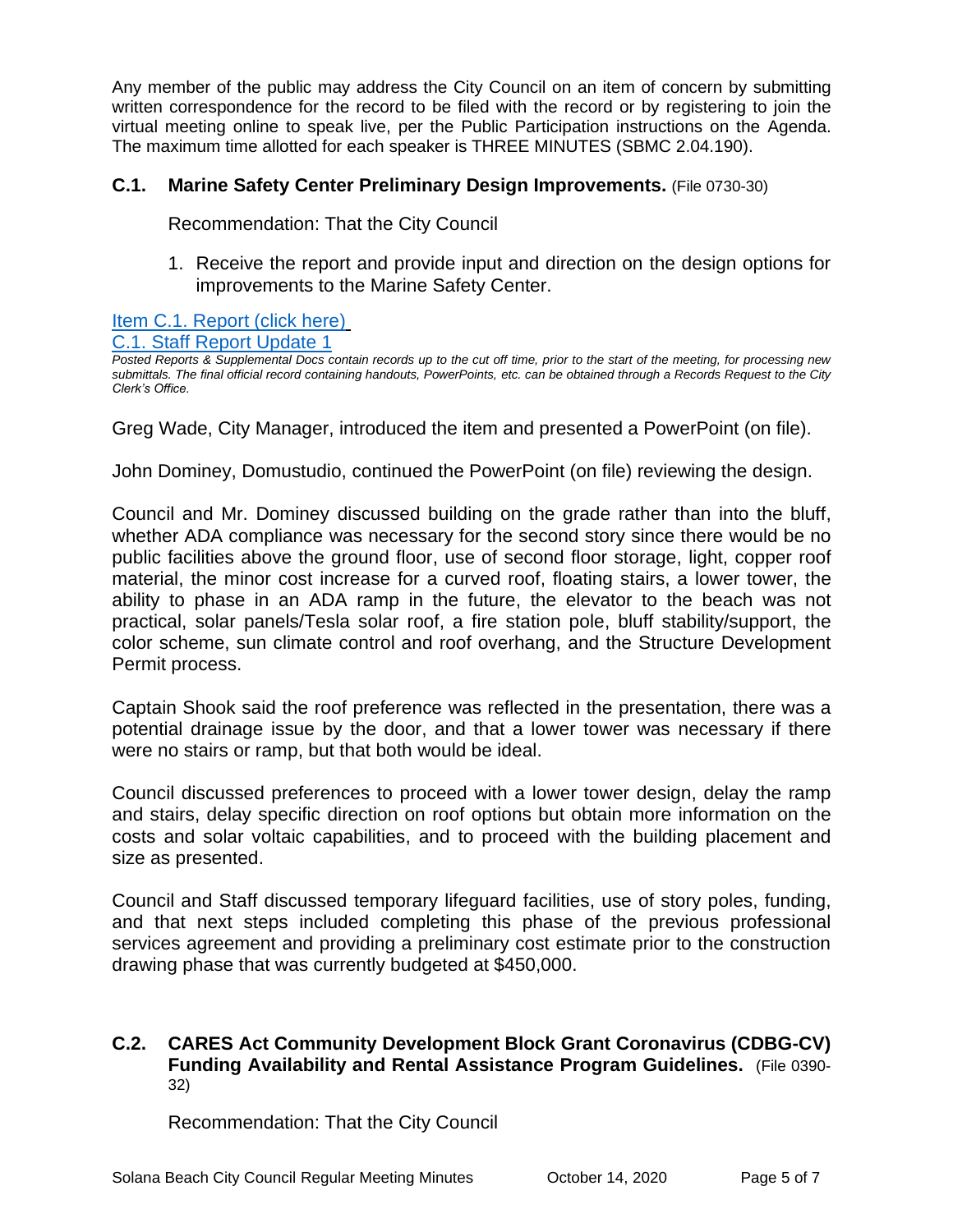1. Receive this report, discuss and provide direction to Staff regarding the Rental Assistance Program and any other use of available CDBG-CV funding.

#### [Item C.2. Report](https://solanabeach.govoffice3.com/vertical/Sites/%7B840804C2-F869-4904-9AE3-720581350CE7%7D/uploads/Item_C.2._Report_(click_here)_10-14-20_-_O.pdf) (click here)

*Posted Reports & Supplemental Docs contain records up to the cut off time, prior to the start of the meeting, for processing new submittals. The final official record containing handouts, PowerPoints, etc. can be obtained through a Records Request to the City Clerk's Office.*

Greg Wade, City Manager, introduced the item.

Rimga Viskanta, Sr. Management Analyst, presented a PowerPoint (on file).

Council and Staff discussed holding food distribution events, coordination with the San Diego Food Bank with community fundraising, rental assistance program, the Community Resource Center administering the program, eviction protection, low income threshold for applicants, establishing priorities (i.e. lunch program children, other minor children, etc.), a Council subcommittee, and a maximum grant amount of \$2,500.

Council directed that \$10,000 of the CDBG-CV funding be allocated for a community food bank with community fundraising in coordination with the San Diego Food Bank at Thanksgiving and, if there were remaining funds, to hold another event during Christmas time, that the remaining funds of \$122,451, less administrative costs, be provided for rental assistance in coordination with the Community Resource Center.

Councilmember Zito and Deputy Mayor Hegenauer volunteered to serve on a subcommittee for a timely response for distribution inquiries.

#### **C.3. Permanent Art Acquisition & Installation:** *Fleur de Lumiere.* (File 0910-45)

Recommendation: That the City Council

- 1. Adopt **Resolution 2020-133** authorizing the purchase of *Fleur de Lumiere* as a permanent art piece in the City's art collection in the amount of ten thousand dollars (\$10,000).
- 2. Appropriate \$10,000 to the Improvements expenditure account from the Public Arts Reserve in the TOT Coastal Visitors Fund.

[Item C.3. Report \(click here\)](https://solanabeach.govoffice3.com/vertical/Sites/%7B840804C2-F869-4904-9AE3-720581350CE7%7D/uploads/Item_C.3._Report_(click_here)_10-14-20_-_O.pdf) 

[Item C.3. Supplemental Docs \(Updated 10-12 at 210pm\)](https://solanabeach.govoffice3.com/vertical/Sites/%7B840804C2-F869-4904-9AE3-720581350CE7%7D/uploads/Item_C.3._Supplemental_Docs_(Updated_10-12_at_210pm)_-_O.pdf)

*Posted Reports & Supplemental Docs contain records up to the cut off time, prior to the start of the meeting, for processing new submittals. The final official record containing handouts, PowerPoints, etc. can be obtained through a Records Request to the City Clerk's Office.*

Greg Wade, City Manager, introduced the item.

Dan King, Assistant City Manager, presented a PowerPoint (on file).

**Motion:** Moved by Deputy Mayor Hegenauer and second by Mayor Edson to approve Staff recommendation. **Approved 5/0.** Ayes: Edson, Hegenauer, Becker, Harless, and Zito. Noes: None. Motion carried unanimously.